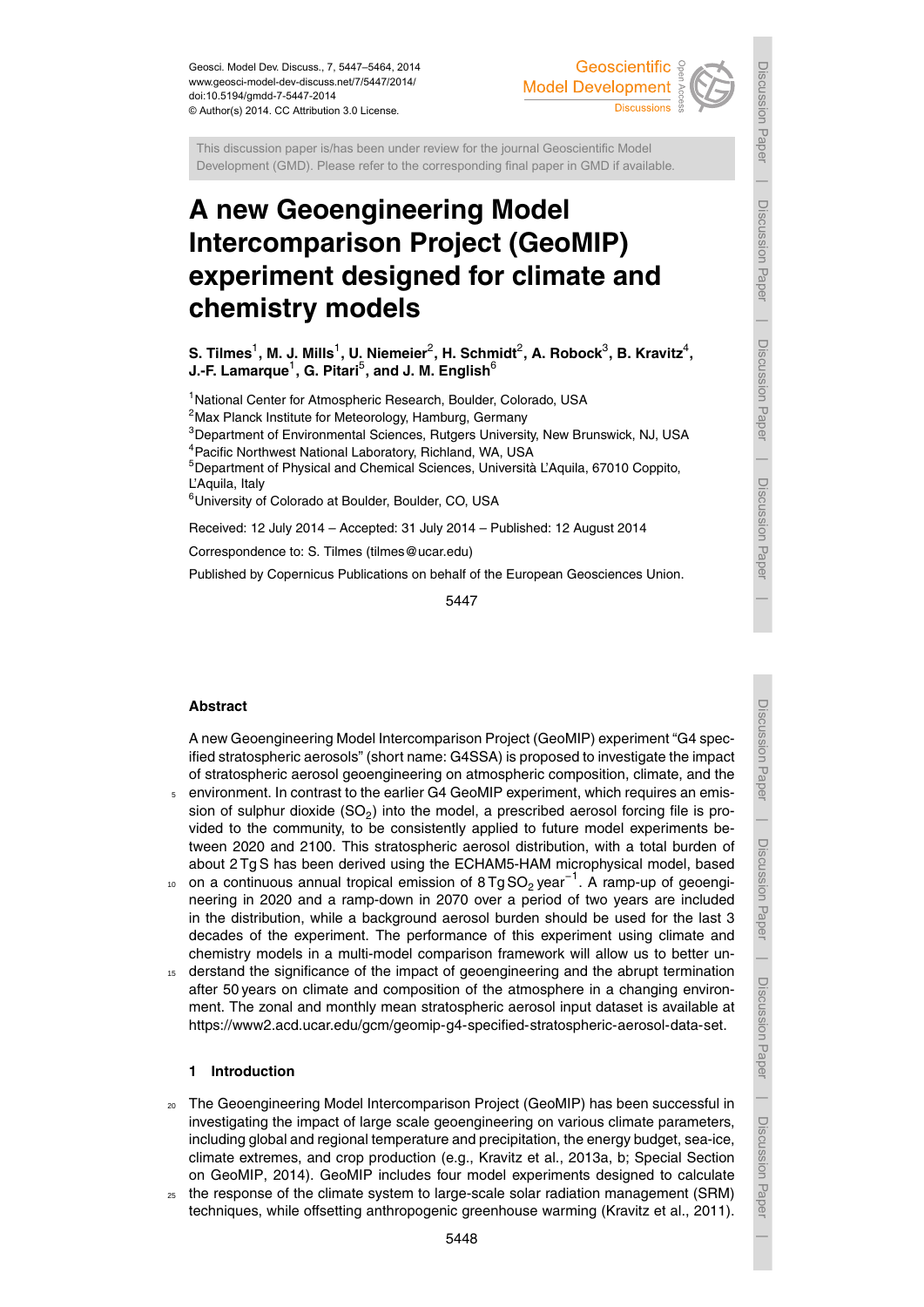The G1 experiment involves reduction of incoming solar radiation to counteract a radiative forcing of four times the amount of carbon dioxide (CO<sub>2</sub>) relative to pre-industrial control conditions. The G2 experiment involves the same solar dimming technique to offset a gradual increase in CO<sub>2</sub> from pre-industrial levels. Calculations indicate that

- <sup>5</sup> relative to pre-industrial conditions, solar dimming of this scale would result in a slowdown of the hydrological cycle (Tilmes et al., 2013), a reduced, but continued warming of the high latitudes (Schmidt et al., 2012; Kravitz et al., 2013a), a reduction in sea-ice (Moore et al., 2014), and a reduction of agricultural production (Xia et al., 2014). Further, SRM reduces extreme temperature and precipitation changes in comparison to
- $_{10}$  anon-geoengineering scenario with four times CO<sub>2</sub> (Curry et al., 2014). The other two GeoMIP experiments, G3 and G4, require the enhancement of stratospheric sulphate aerosols due to the continuous emission of sulphur dioxide (SO<sub>2</sub>) into the tropical lower stratosphere for the period 2020 and 2070, using the Representation Concentration Pathway 4.5 (RCP4.5) Coupled Model Intercomparison Project Phase
- <sup>15</sup> 5 (CMIP5) future projection (Taylor et al., 2012). G4 requires the emission of 5 Tg of  $SO<sub>2</sub>$  each year on the Equator, while G3 requires counteracting the anthropogenic radiative forcing of the RCP4.5 future projection between 2020 and 2070 by increasing the emission rate of  $SO<sub>2</sub>$  accordingly (Kravitz et al., 2011). The impact of sulphate aerosols could be different from solar dimming experiments. Both would decrease the
- <sup>20</sup> shortwave incoming radiation. However, stratospheric aerosols heat the stratosphere, which changes the dynamics of the atmosphere and the radiative response. In particular, a stronger slow-down of the hydrological cycle was found for the aerosol-based methods as compared to the solar constant reduction (Ferraro et al., 2014; Niemeier et al., 2013). A recent study by Aquila et al. (2014) identifies significant changes in
- <sup>25</sup> the Quasi-Biennial Oscillation (QBO), with a prolongation of the QBO westerly phase at 50 hPa, if geoengineering with stratospheric aerosols were to be applied. Further, enhanced aerosols change stratospheric chemistry and therefore ozone (e.g., Tilmes et al., 2009).

So far, only a limited number of models have performed the G3 and G4 GeoMIP experiments. The G3 experiment has turned out to be especially difficult to perform, since it is not straightforward to determine the changing rate of  $SO<sub>2</sub>$  emissions required to counteract the anthropogenic radiative forcing in the future scenario. Furthermore, not

- <sup>5</sup> many models have the ability to perform prognostic aerosol experiments including detailed aerosol microphysics. As shown by Heckendorn et al. (2009); Niemeier et al. (2010), and English et al. (2012), aerosol mass and properties significantly change with increasing emission rates, which has to be taken into account. Since GeoMIP was designed to build on CMIP5, most of the models did not include interactive chemistry
- <sup>10</sup> and hence some potentially important coupling effects are missing. The models that performed G3 and G4 experiments derived very different stratospheric aerosol distributions, due to different assumptions of aerosol properties and differences in stratospheric transport and heating rates of the models (Berdahl et al., 2014; Pitari et al., 2014). Some models maintain a large burden of mass in the tropics while others pro-
- 15 duce a maximum in higher latitudes. Those differences result in very different lifetimes of stratospheric aerosols and therefore differences in the required emission rate for the different models. The change in net tropopause radiative forcing of available experiments ranges between  $-0.74$  and  $-1.54$  W m<sup>-2</sup> (Pitari et al., 2014), which limits the identification of robust climate impacts of geoengineering. Furthermore, the lack
- <sup>20</sup> of comprehensive tropospheric and stratospheric chemistry in most models neglects the chemistry radiation coupling (mostly via ozone), which can be important to climate impacts.

Investigating differences in aerosol distribution due to sulphur injection as simulated by different models may be important for studies examining the rate and spatial pat-

<sup>25</sup> tern of emissions, and subsequent distribution by interaction with model dynamics. We propose a new GeoMIP experiment that uses a uniformly prescribed stratospheric aerosol distribution to address the dependence of the different parameterizations in fully-coupled chemistry and climate models and the impact of future climate change.

Discussion Paper

 $\overline{\phantom{a}}$ 

Discussion Paper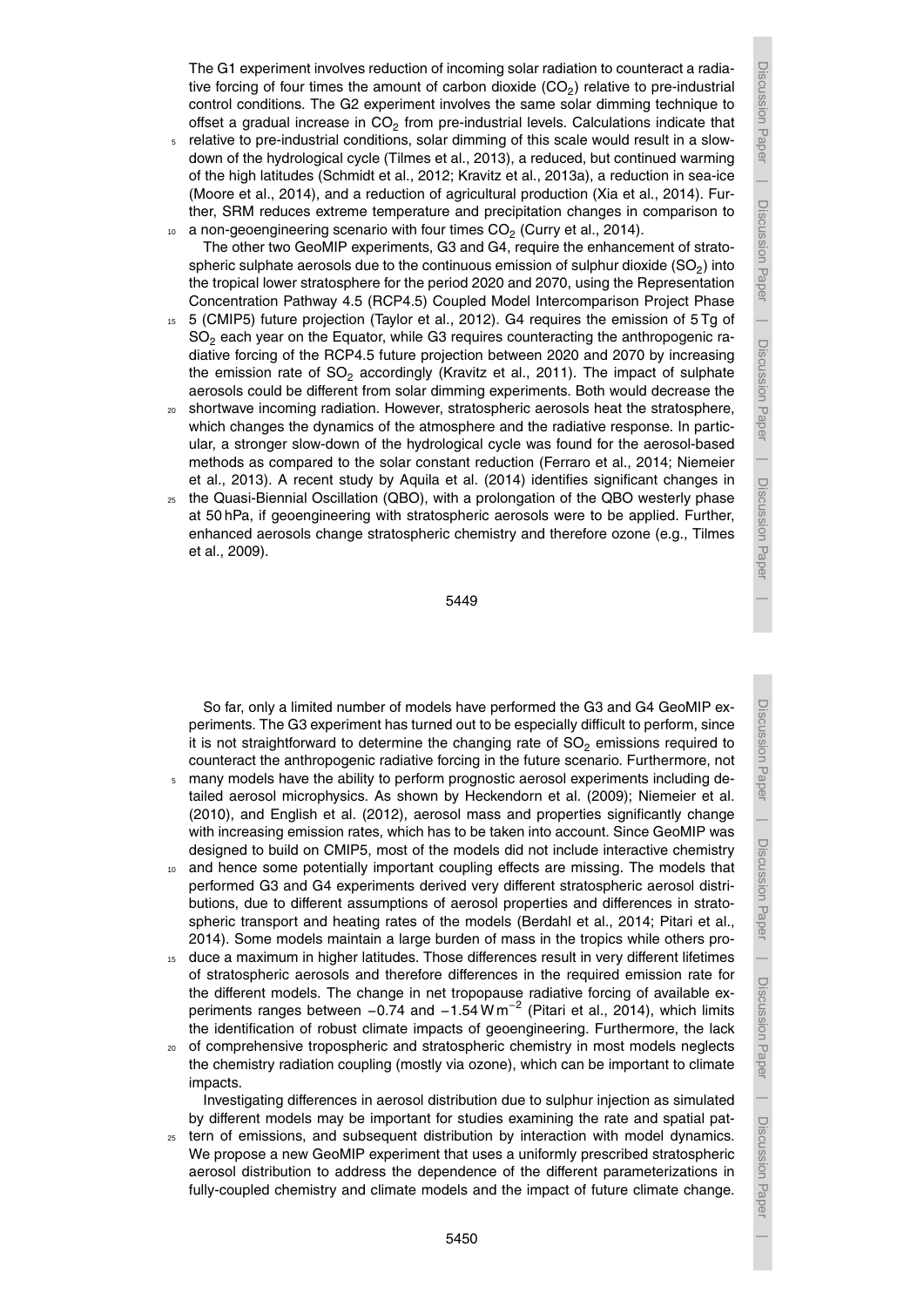Other applications of the stratospheric aerosol distribution may include comparisons to distributions of interactive microphysical models, which include different feedbacks.

#### **2 Experimental design**

The design of the new GeoMIP experiment G4SSA (specified stratospheric aerosols) <sup>5</sup> is similar to the GeoMIP G4 experiment (Kravitz et al., 2011), but defines a fixed prescribed stratospheric aerosol distribution between years 2020 and 2070, instead of requiring the emission of SO<sub>2</sub>. The baseline simulation uses the RCP6.0 CMIP5 future projection (Taylor et al., 2012), as discussed below, (Fig. 1, top panel). A different baseline scenario could be considered as well, for instance RCP4.5, which is used for <sup>10</sup> the original GeoMIP G3 and G4 experiments and describes a very similar forcing in

comparison to the RCP6.0 between 2020 and 2070, see Fig. 1, top). The stratospheric sulphur burden of about 2 Tg S in form of sulphate was derived from the emission of 8Tg SO<sub>2</sub> year<sup>-1</sup> for 2 years until a steady-state distribution was reached (Fig. 1, bottom panel). The burden has a larger radiative forcing than the origi-

- 15 nal GeoMIP G4 experiment and will therefore lead to more robust deviations of climate variables from a baseline experiment than using a smaller emission case. A larger forcing has also a more pronounced impact on stratospheric dynamics, in particular the QBO (Aquila et al., 2014). The derived stratospheric sulphur burden of about 2 Tg S counteracts the total anthropogenic radiative forcing of about -1.1 W m<sup>-2</sup> based on
- 20 earlier model studies using ECHAM6 (Niemeier et al., 2013) and about  $-1.5$  W m<sup>-2</sup>, based on the Community Earth System Model (CESM) (not shown), but may further vary between different models.

Microphysical model studies have shown that the most efficient reduction of the radiative forcing occurs for small emission rates into background conditions (Heckendorn

<sup>25</sup> et al., 2009; Niemeier et al., 2010; English et al., 2012). Larger burden of aerosols reduces the efficiency of additional aerosols to increase the planetary albedo. This is because large burdens of aerosol particles coagulate faster to form larger particles,

5451

which are less reflective per unit mass, and shorter-lived due to faster sedimentation. This reveals important limitations of stratospheric aerosol geoengineering (see Table 1). Table 1 is based on a specific climate model, and the results will vary between different models. In the experiment proposed here, we assume a fixed aerosol

<sup>5</sup> emission rate per year, which allows the use of a monthly varying steady-state aerosol forcing file for the entire period, except for the ramp-up and ramp-down periods (see below).

The aerosol distribution for this experiment is derived using the middle atmosphere version of the General Circulation Model ECHAM5 (Roeckner et al., 2003) interactively

- 10 coupled to a modified version of the aerosol microphysical model HAM (Stier et al., 2005). HAM calculates the formation of sulphate aerosol, which includes nucleation, accumulation, condensation, and coagulation processes. Aerosol size is determined using the M7 modal aerosol module (Vignati, 2004), which calculates the aerosol size distribution using seven lognormal modes of prescribed standard deviation, or sigma.
- 15 M7 was modified to allow for a better representation of stratospheric sulphur aerosol according to box-model studies (Kokkola et al., 2009) and previous geoengineering studies (Heckendorn et al., 2009). The changes include a smaller standard deviation (*σ*) of the coagulation mode (1.2 instead of 1.59) as the value of *σ* determines the development of the size distribution. The simulation includes only sulphate aerosol.
- <sup>20</sup> Besides the geoengineered sulphur, only dimethyl sulphide (DMS) and carbonyl sulphide (OCS) emissions are included in this setup and no anthropogenic emissions are assumed for the background (Niemeier et al., 2009). 8Tg SO<sub>2</sub> year<sup>-1</sup> are emitted into a single grid box,  $2.8^\circ \times 2.8^\circ$  in size, and located at a height of 60 hPa at the Equator. Further details on the model setup and the results are given by Niemeier et al. (2010).
- The same model setup has also been used for simulations of the evolution of a sulphuric cloud after a volcanic eruption and was carefully tested against measurements taken after the 1991 Mt. Pinatubo eruption (Niemeier et al., 2009; Toohey et al., 2011). The results show a good representation of the particle size and the global aerosol load. The modelled global aerosol load decreases faster than the measurements one year

 $\overline{\phantom{a}}$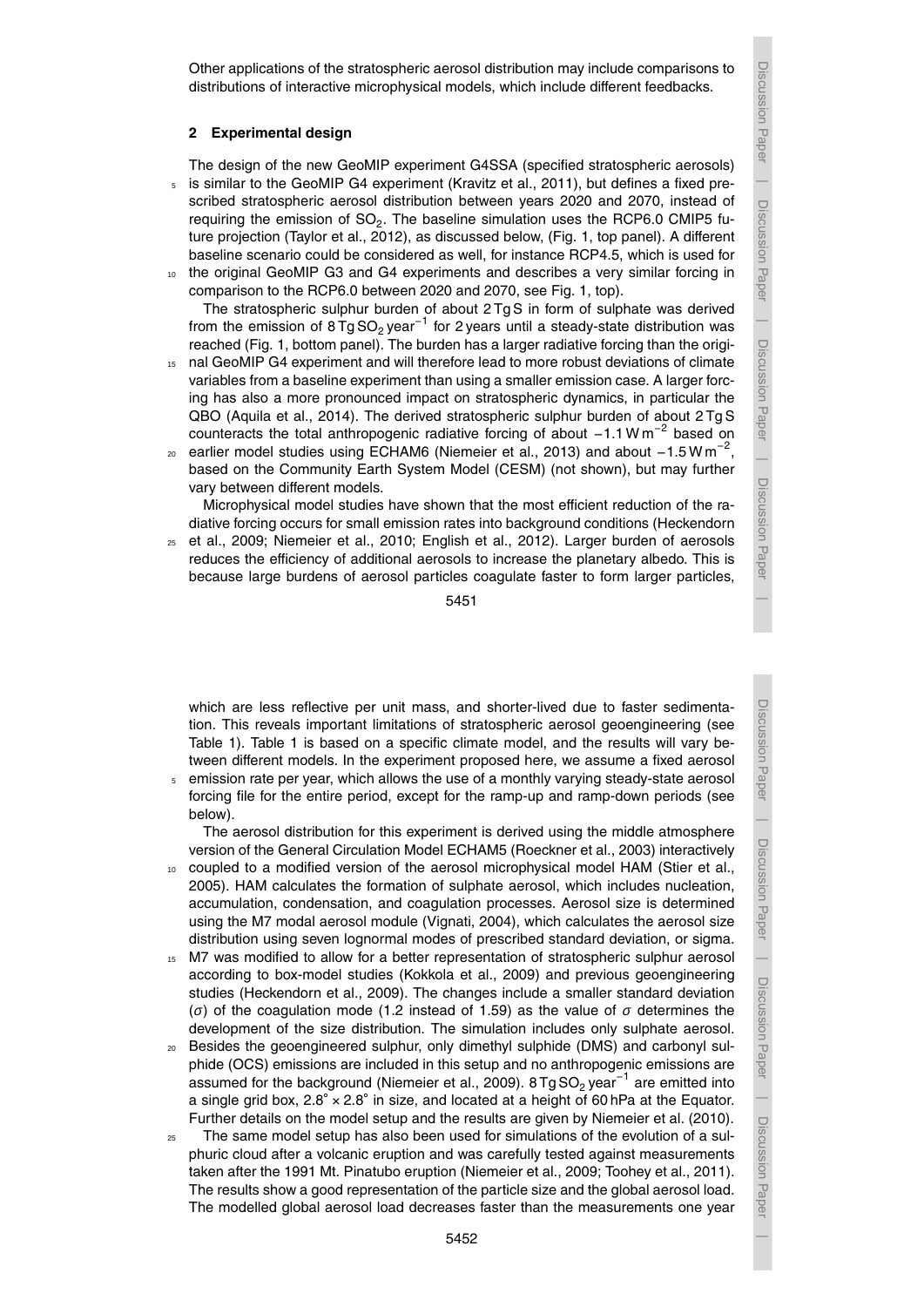after the eruption. This is probably related to the particle size being in the upper range of the measurements and a slight overestimation of the poleward transport. The global distribution of the aerosols compares well to the updated time series by Sato et al. (1993, with update retrieved from data.giss.nasa.gov/modelforce/strataer), especially

- <sup>5</sup> in the Southern Hemisphere, but it shows an overestimation in the first months after the eruption and a shorter lifetime of the volcanic cloud within the tropics. Top-of-theatmosphere shortwave radiative fluxes compare very well to observations by the Earth Radiation Budget Experiment (Toohey et al., 2011) and we conclude that the transport of the aerosols into both hemispheres is well represented by the model based on
- <sup>10</sup> observations. This model does not simulate a QBO and rather has a steady easterly phase of the QBO.

The aerosol distribution resulting from an  $8 \text{ Tg SO}_2$  emission per year experiment would be different from a distribution of a single volcanic eruption, as shown in Fig. 2. Our calculated geoengineered aerosol distribution has higher surface area densities

- <sup>15</sup> (SAD) than the Chemistry Climate Model Initiative (CCMI) stratospheric aerosol data for the year 1992, based on Stratospheric Aerosol and Gas Experiment (SAGE) II V6 satellite observations (Eyring et al., 2013), especially in the middle and high latitudes. This is due to the long-term emission of aerosols and because the CCMI data set is averaged over a period where aerosols are already decaying. Also SAD and the aerosol
- <sup>20</sup> burden are likely underestimated in the CCMI Pinatubo data set in high latitudes due to the lack of observational information and interpolation issues.

The prescribed aerosol distribution ramps up in the first 2 years and down in the last 2 years, consistent with the assumption that geoengineering is started and stopped abruptly. This will enable the response of the atmosphere and ocean in the first few

<sup>25</sup> years following the start of geoengineering to be compared to the response of the climate system to a volcanic eruption with a one-off emission of a certain aerosol burden. Also, after termination of geoengineering, the simulations will be continued over the years 2070–2100, allowing the adjustment of the atmosphere and climate after

a long-term application of aerosol loading to be compared to a short-term imposition of the radiative forcing following a volcanic eruption

Due to the importance of stratospheric aerosols on radiation, chemistry, and dynamics, the proposed experiment is well suited to be coordinated with the CCMI efforts.

- <sup>5</sup> Models engaged in CCMI include a comprehensive description of stratospheric and in part tropospheric chemistry. The CCMI defined core future experiment for chemistryclimate models is the REF-C2 experiment, covering the period 1960 and 2100 and following the RCP6.0 CMIP5 future projection (Eyring et al., 2013). REF-C2 includes only background stratospheric aerosols, without the inclusion of potential future vol-
- <sup>10</sup> canic eruptions, and therefore serves well as a baseline for the proposed GeoMIP experiment. REF-C2 is designed to be fully coupled using a dynamic ocean and seaice to allow interactions between changes in chemistry and climate and, if possible, to produce an interactive QBO.
- To perform G4SSA, the background aerosol forcing file should be re-<sup>15</sup> placed between 2020 and 2071 with the GeoMIP prescribed aerosols forcing file provided to the community. The zonal and monthly mean stratospheric aerosol input dataset is available at https://www2.acd.ucar.edu/gcm/ geomip-g4-specified-stratospheric-aerosol-data-set. It includes mass and aerosol properties, and optical depth at 550 nm wavelength on vertical pressure levels. As for
- <sup>20</sup> the CCMI aerosol forcing file, we recommend removing the prescribed stratospheric aerosols below the model tropopause, because tropospheric aerosols are included separately in the models.

#### **3 Scientific questions that can be addressed with the proposed experiment**

A variety of impacts of stratospheric aerosol geoengineering have been proposed, in-<sup>25</sup> cluding changes in ozone and ultraviolet radiation (UV) (Tilmes et al., 2012; Pitari et al., 2014), stratospheric chemistry and dynamics (e.g., Tilmes et al., 2009; Heckendorn Discussion Paper

Discussion Paper

 $\overline{\phantom{a}}$ 

Discussion Paper

Discussion Paper

 $\overline{\phantom{a}}$ 

Discussion Paper

 $\overline{\phantom{a}}$ 

Discussion Paper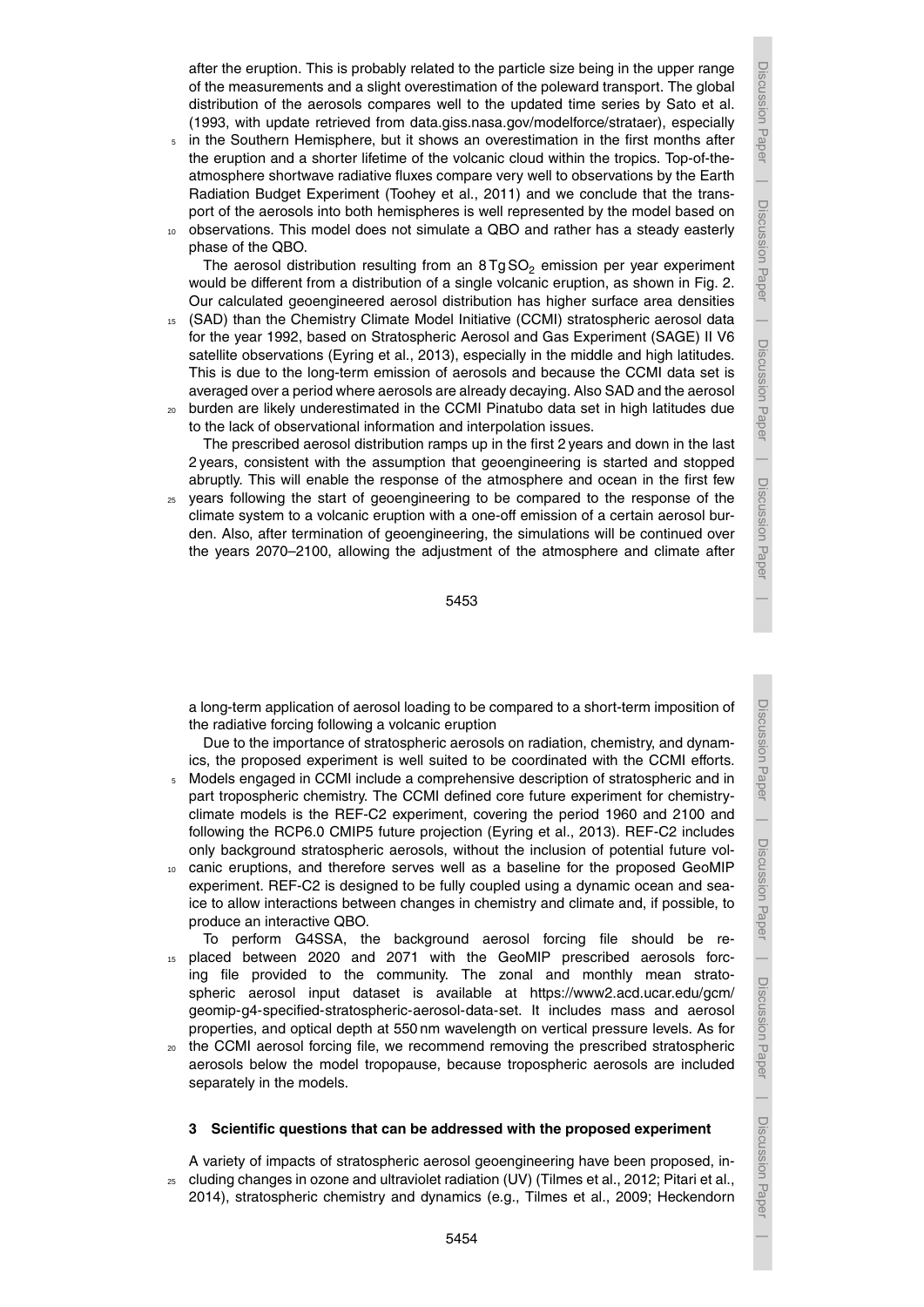Discussion Paper

 $\overline{\phantom{a}}$ 

Discussion Paper

 $\overline{\phantom{a}}$ 

Discussion Paper

 $\overline{\phantom{a}}$ 

Discussion Paper

 $\overline{\phantom{a}}$ 

et al., 2009; English et al., 2012), impacts on the QBO (Aquila et al., 2014), and changes of the Hadley circulation (Niemeier et al., 2013).

Increased SAD due to the enhanced aerosol burden results in increased heterogeneous reactions. In high latitudes, this would result in significantly more ozone deple-

- <sup>5</sup> tion. In middle and low latitudes, column ozone changes strongly depending on the stratospheric halogen burden, which should decrease through the 21st Century due to international agreements limiting ozone-depleting substances. Pitari et al. (2014) compared four models and found that geoengineering would deplete global stratospheric ozone until the middle of this century, after which it would increase. Tilmes et al.
- <sup>10</sup> (2012) discussed the importance of very short-lived halogen components included in the models for quantifying the effects of geoengineering on ozone and erythemal UV. Tropospheric chemistry may be further impacted by the change stratospheric aerosol burden. The change in ozone column as well as the scatter of aerosols changes the amount of UV reaching the troposphere, which likely impacts the tropospheric chemical 15 composition and the lifetimes of major gases.
- Sulphate aerosols affect stratospheric dynamics (Robock, 2000). These impacts are only felt for one or two years following a large tropical volcanic eruption, depending on the latitudinal distribution of the aerosols and the phase of the QBO (Trepte and Hitchman, 1992). The radiative heating of stratospheric aerosols impacts the Brewer–
- <sup>20</sup> Dobson circulation (BDC), the vertical velocity in the tropics, and with it the chemical distribution of the stratosphere (Heckendorn et al., 2009; Tilmes et al., 2009). Stratospheric circulation changes may further impact Upper Troposphere Lower Stratosphere exchange processes. Potential changes in the QBO may have additional significant impacts on stratospheric dynamics with impacts on climate (Aquila et al., 2014). Changes
- <sup>25</sup> in column ozone, especially in high latitudes, also impact tropospheric circulation and the Southern Annual Mode (e.g., Thompson et al., 2011). The quantification of those changes as a result of geoengineering and their impact on surface climate, agriculture and other impacts, can be investigated by performing the proposed experiment within a coordinated multi-model comparison study.

5455

Other important effects cannot be investigated in the proposed experiment, since the stratospheric aerosol distribution is prescribed. This includes interactions between the aerosol composition, the dynamics, and transport of stratospheric aerosols into the troposphere, which may influence cloud properties and with this precipitation, but also tropospheric heterogeneous reactions.

## **4 Summary and conclusions**

A new GeoMIP experiment "G4 specified stratospheric aerosols" (G4SSA) is proposed, using a prescribed stratospheric aerosol distribution to estimate the impact of a 2 Tg S aerosol burden between 2020 and 2070 in climate and chemistry models. This burden

- <sub>10</sub> is the result of a continuous tropical emission of 8 Tg SO<sub>2</sub> year<sup>−1</sup> based on microphysical model calculations. Differences in the chemical, dynamical, and climate response between the baseline simulation and the geoengineering simulation can be investigated between the years 2030–2069, after the adjustment of the atmosphere and the upper ocean. The impact of an abrupt termination of geoengineering can be investi-15 gated in the years between 2070 and 2100.
	- The following scientific questions may be addressed with the proposed geoengineering experiment, especially if performed in a multi-model framework like CCMI: What are the impacts of geoengineered stratospheric aerosols and the termination of geoengineering on composition and climate in a changing future environment on
- <sup>20</sup> **–** Stratospheric chemistry, in particular ozone and its impact on UV?
	- **–** Tropospheric ozone, methane lifetime?
	- **–** Stratospheric dynamics, including stratospheric heating rates, BDC, and QBO?
	- **–** Tropospheric dynamics and temperatures?
	- **–** Climate, surface temperatures and precipitation?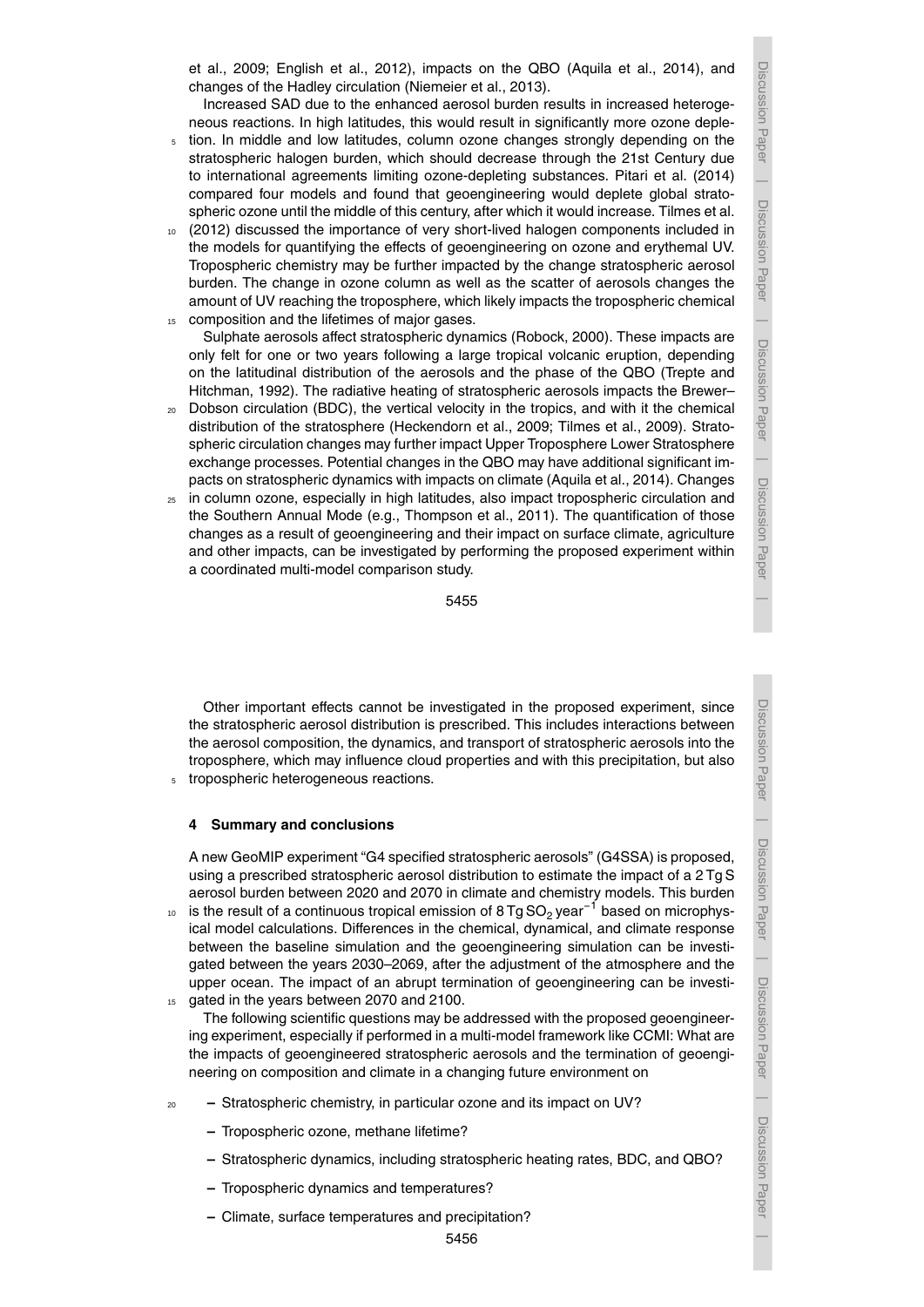**–** Environmental impacts and agriculture?

The proposed GeoMIP experiment is not intended to suggest a realistic geoengineering scenario, but is aimed at identifying potential changes to the climate system as a result of a long-term stratospheric aerosol forcing and an abrupt removal

- <sup>5</sup> of this forcing. The use of a different microphysical model for deriving the prescribed aerosol burden, or different assumptions of aerosol properties and emission strategies may result in very different aerosol distributions (Pitari et al., 2014; Niemeier et al., 2010; English et al., 2012). For instance, the injection in a latitude band of 10 or 20 degrees around the equator instead of right at the equator would result in a larger
- <sup>10</sup> spread of aerosols into mid-latitudes (English et al., 2012; Pierce et al., 2010). However, the ECHAM5-HAM model tends to overestimate the transport into high latitudes and therefore may shift the aerosols too far towards the poles. Comprehensive microphysical simulations that include interactions between chemistry, clouds, dynamics and radiation are not available to date. Furthermore, geoengineering observations are
- <sup>15</sup> not available to evalute the models and observations after volcanic eruptions, like Mt Pinatubo, only cover size distributions up to 0.6–0.7 microns. More work is needed to evaluate different microphysical models and differences of different emission schemes. Nevertheless, a multi-model comparison of chemistry-climate models using the same prescribed aerosol distribution would be of great relevance for the estimation of the effectiveness and risk of proposed climate engineering approaches.

*Acknowledgements.* We thank Andrew Conley for helpful comments to the manuscript. Ben Kravitz is supported by the Fund for Innovative Climate and Energy Research (FICER). The Pacific Northwest National Laboratory is operated for the US Department of Energy by Battelle Memorial Institute under contract DE-AC05-76RLO 1830. Alan Robock is supported by

NSF grants GEO-1240507 and AGS-1157525. Ulrike Niemeier is supported by the German Science foundations project SPP 1689 (Ceibral). Jason English is supported by NASA grant NNX09AK71G. The simulations were performed on the computers of the German Climate Computing Center (DKRZ). The CESM project is supported by the National Science Foundation and the Office of Science (BER) of the US Department of Energy. The National Center

for Atmospheric Research is funded by the National Science Foundation.

### 5457

#### **References**

- Aquila, V., Garfinkel, C. I., Newman, P., Oman, L., and Waugh, D.: Modifications of the quasibiennial oscillation by a geoengineering perturbation of the stratospheric aerosol layer, Geophys. Res. Lett., 41, 1738–1744, doi:10.1002/2013GL058818, 2014. 5449, 5455
- <sup>5</sup> Berdahl, M., Robock, A., Ji, D., Moore, J. C., Jones, A., Kravitz, B., and Watanabe, S.: Arctic cryosphere response in the Geoengineering Model Intercomparison Project G3 and G4 scenarios, J. Geophys. Res.-Atmos., 119, 1308–1321, doi:10.1002/2013JD020627, 2014. 5450
	- Curry, C. L., Sillmann, J., Bronaugh, D., Alterskjaer, K., Cole, J. N. S., Ji, D., Kravitz, B.,
- Kristjánsson, J. E., Moore, J. C., Muri, H., Niemeier, U., Robock, A., Tilmes, S., and Yang, S.: A multimodel examination of climate extremes in an idealized geoengineering experiment, J. Geophys. Res.-Atmos., 119, 3900–3923, doi:10.1002/2013JD020648, 2014. 5449
- English, J. M., Toon, O. B., and Mills, M. J.: Microphysical simulations of sulfur burdens from stratospheric sulfur geoengineering, Atmos. Chem. Phys., 12, 4775–4793, doi:10.5194/acp-<sup>15</sup> 12-4775-2012, 2012. 5450, 5451, 5455, 5457
- Eyring, V., Lamarque, J.-F., and Hess, P.: Overview of IGAC/SPARC Chemistry-Climate Model Initiative (CCMI) Community Simulations in Support of Upcoming Ozone and Climate Assessments, Tech. rep., 2013. 5453, 5454, 5464

Ferraro, A. J., Highwood, E. J., and Charlton-Perez, A. J.: Weakened tropical circulation <sup>20</sup> and reduced precipitation in response to geoengineering, Environ. Res. Lett., 9, 014001, doi:10.1088/1748-9326/9/1/014001, 2014. 5449

- Heckendorn, P., Weisenstein, D., Fueglistaler, S., Luo, B. P., Rozanov, E., Schraner, M., Thomason, L. W., and Peter, T.: The impact of geoengineering aerosols on stratospheric temperature and ozone, Environ. Res. Lett., 4, 045108, doi:10.1088/1748-9326/4/4/045108, 2009. <sup>25</sup> 5450, 5451, 5452, 5454, 5455
- Kokkola, H., Hommel, R., Kazil, J., Niemeier, U., Partanen, A.-I., Feichter, J., and Timmreck, C.: Aerosol microphysics modules in the framework of the ECHAM5 climate model – intercomparison under stratospheric conditions, Geosci. Model Dev., 2, 97–112, doi:10.5194/gmd-2- 97-2009, 2009. 5452
- <sup>30</sup> Kravitz, B., Robock, A., Boucher, O., Schmidt, H., Taylor, K. E., Stenchikov, G., and Schulz, M.: The Geoengineering Model Intercomparison Project (GeoMIP), Atmos. Sci. Lett., 12, 162– 167, doi:10.1002/asl.316, 2011. 5448, 5451

Discussion PaperDiscussion Paper |

Discussion Paper

Discussion Paper

 $\overline{\phantom{a}}$ 

 Discussion PaperDiscussion Paper

Discussion Paper

Discussion Paper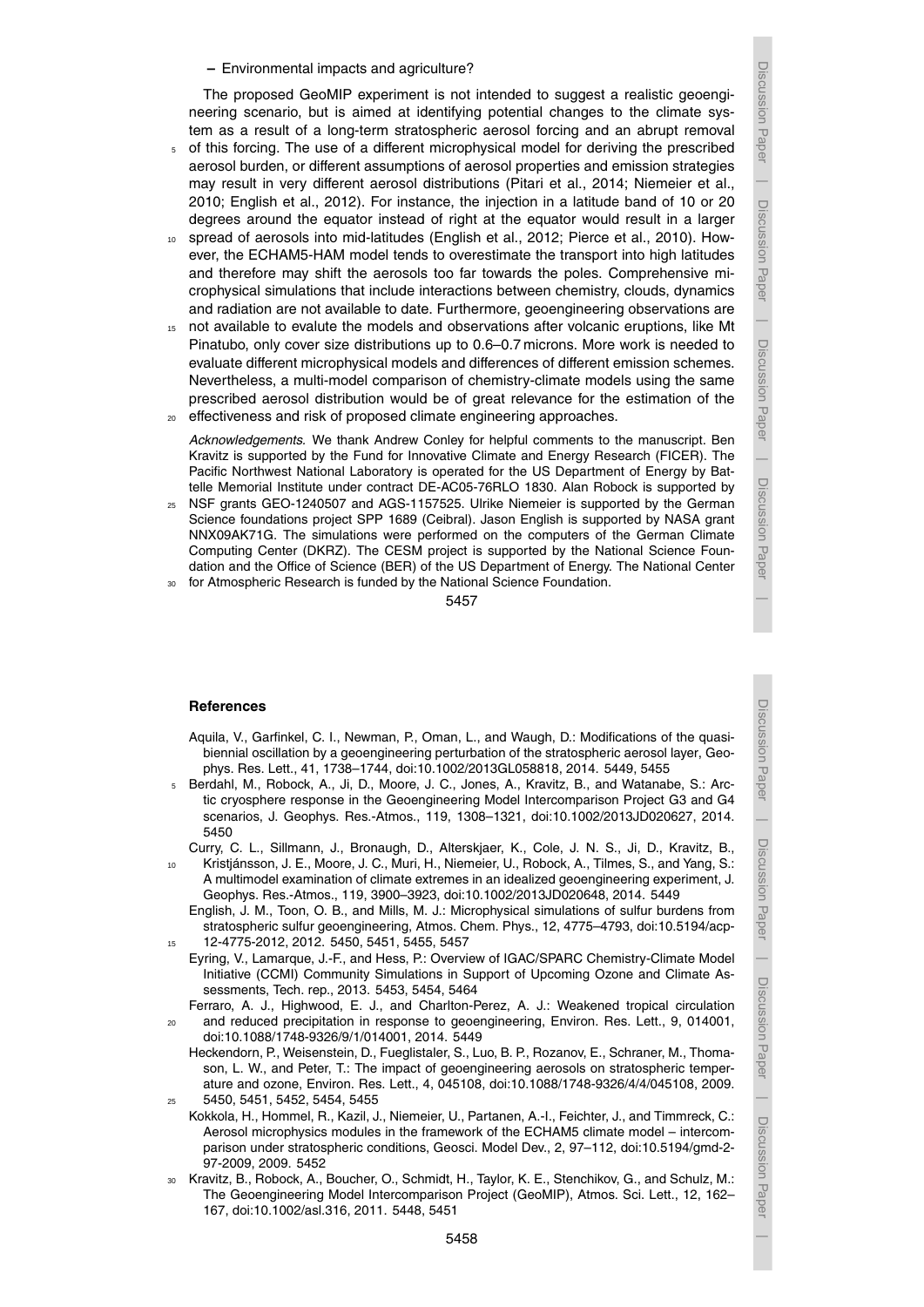$\overline{\phantom{a}}$ 

Discussion Paper

Discussion Paper

 $\overline{\phantom{a}}$ 

Discussion Paper

Discussion Paper

 $\overline{\phantom{a}}$ 

Discussion Paper

Discussion

 $\overline{\phantom{a}}$ 

I Paper

Discussion Paper

Discussion Paper

 $\overline{\phantom{a}}$ 

- Kravitz, B., Caldeira, K., Boucher, O., Robock, A., Rasch, P. J., Alterskjaer, K., Karam, D. B., Cole, J. N. S., Curry, C. L., Haywood, J. M., Irvine, P. J., Ji, D., Jones, A., Kristjánsson, J. E., Lunt, D. J., Moore, J. C., Niemeier, U., Schmidt, H., Schulz, M., Singh, B., Tilmes, S., Watanabe, S., Yang, S., and Yoon, J.-H.: Climate model response from the Geoengineering Model Intercomparison Project (GeoMIP), J. Geophys. Res.-Atmos., 118, 8320-8332,
- doi:10.1002/jgrd.50646, 2013a. 5448, 5449 Kravitz, B., Robock, A., Forster, P. M., Haywood, J. M., Lawrence, M. G., and Schmidt, H.: An overview of the Geoengineering Model Intercomparison Project (GeoMIP), J. Geophys. Res.-Atmos., 118, 13103–13107, doi:10.1002/2013JD020569, 2013b. 5448
- <sup>10</sup> Meinshausen, M., Smith, S. J., Calvin, K., Daniel, J. S., Kainuma, M. L. T., Lamarque, J.-F., Matsumoto, K., Montzka, S. A., Raper, S. C. B., Riahi, K., Thomson, A., Velders, G. J. M., and Vuuren, D. P.: The RCP greenhouse gas concentrations and their extensions from 1765 to 2300, Climatic Change, 109, 213–241, doi:10.1007/s10584-011-0156-z 2011. 5463
- Moore, J. C., Rinke, A., Yu, X., Ji, D., Cui, X., Li, Y., Alterskjaer, K., Kristjánsson, J. E., Muri, H., <sup>15</sup> Boucher, O., Huneeus, N., Kravitz, B., Robock, A., Niemeier, U., Schulz, M., Tilmes, S., Watanabe, S., and Yang, S.: Arctic sea ice and atmospheric circulation under the GeoMIP G1 scenario, J. Geophys. Res.-Atmos., 119, 567–583, doi:10.1002/2013JD021060, 2014. 5449
- Niemeier, U., Timmreck, C., Graf, H.-F., Kinne, S., Rast, S., and Self, S.: Initial fate of <sup>20</sup> fine ash and sulfur from large volcanic eruptions, Atmos. Chem. Phys., 9, 9043–9057, doi:10.5194/acp-9-9043-2009, 2009. 5452
	- Niemeier, U., Schmidt, H., and Timmreck, C.: The dependency of geoengineered sulfate aerosol on the emission strategy, Atmos. Sci. Let., 12, 189–194, doi:10.1002/asl.304, 2010. 5450, 5451, 5452, 5457
- <sup>25</sup> Niemeier, U., Schmidt, H., Alterskjaer, K., and Kristjánsson, J. E.: Solar irradiance reduction via climate engineering: impact of different techniques on the energy balance and the hydrological cycle, J. Geophys. Res.-Atmos., 118, 11905–11917, doi:10.1002/2013JD020445, 2013. 5449, 5455, 5462, 5464
- Pierce, J., Weisenstein, D., and Keith, D.: Efficient formation of stratospheric aerosol for geo-<sup>30</sup> engineering through emission of lowvolatility vapours in an aircraft plume, Geophysical Research Abstracts, 37, L18805, doi:10.1029/2010GL043975, 2010. 5457
- Pitari, G., Aquila, V., Kravitz, B., Robock, A., Watanabe, S., Cionni, I., Luca, N. D., Genova, G. D., Mancini, E., and Tilmes, S.: Stratospheric ozone response to sulfate geoengineer-

5459

ing: Results from the Geoengineering Model Intercomparison Project (GeoMIP), J. Geophys. Res.-Atmos., 119, 2629–2653, doi:10.1002/2013JD020566, 2014. 5450, 5454, 5455, 5457 Robock, A.: Volcanic eruptions and climate, Rev. Geophys., 38, 191–219, doi:10.1029/1998RG000054, 2000. 5455

<sup>5</sup> Roeckner, E., Bäuml, G., Bonaventura, L., Brokopf, R., Esch, M., Giorgetta, M., Hagemann, S., Kirchner, I., Kornblueh, L., Manzini, E., Rhodin, A., Schlese, U., Schulzweida, U., and Tompkins, A.: The atmospheric general circulation model ECHAM5 – Part I, Tech. Rep. 349, 2003. 5452

Sato, M., Hansen, J. E., McCormick, M. P., and Pollack, J. B.: Stratospheric aerosol optical <sup>10</sup> depths, 1850–1990, J. Geophys. Res., 98, 22987, doi:10.1029/93JD02553, 1993. 5453

- Schmidt, H., Alterskjær, K., Bou Karam, D., Boucher, O., Jones, A., Kristjánsson, J. E., Niemeier, U., Schulz, M., Aaheim, A., Benduhn, F., Lawrence, M., and Timmreck, C.: Solar irradiance reduction to counteract radiative forcing from a quadrupling of  $CO_2$ : climate responses simulated by four earth system models, Earth Syst. Dynam., 3, 63–78, <sup>15</sup> doi:10.5194/esd-3-63-2012, 2012. 5449
- Special Section on GeoMIP, J. Geophys. Res., available at: http://onlinelibrary.wiley.com/10. 1002/(ISSN)2169-8996/specialsection/GEOMIP1 (last access: 12 December 2014), 2014. 5448
- Stier, P., Feichter, J., Kinne, S., Kloster, S., Vignati, E., Wilson, J., Ganzeveld, L., Tegen, I., Werner, M., Balkanski, Y., Schulz, M., Boucher, O., Minikin, A., and Petzold, A.: The aerosolclimate model ECHAM5-HAM, Atmos. Chem. Phys., 5, 1125–1156, doi:10.5194/acp-5-1125-
- 2005, 2005. 5452 Taylor, K. E., Stouffer, R. J., and Meehl, G. A.: An overview of CMIP5 and the experiment design, B. Am. Meteorol. Soc., 93, 485–498, doi:10.1175/BAMS-D-11-00094.1, 2012. 5449,  $25 - 5451$ 
	- Thompson, D. W. J., Solomon, S., Kushner, P. J., England, M. H., Grise, K. M., and Karoly, D. J.: Signatures of the Antarctic ozone hole in Southern Hemisphere surface climate change, Nat. Geosci., 4, 741–749, doi:10.1038/ngeo1296, 2011. 5455
- Tilmes, S., Garcia, R. R., Kinnison, D. E., Gettelman, A., and Rasch, P. J.: Impact of geo-<sup>30</sup> engineered aerosols on the troposphere and stratosphere, J. Geophys. Res., 114, D12305, doi:10.1029/2008JD011420, 2009. 5449, 5454, 5455
	- Tilmes, S., Kinnison, D. E., Garcia, R. R., Salawitch, R., Canty, T., Lee-Taylor, J., Madronich, S., and Chance, K.: Impact of very short-lived halogens on stratospheric ozone abundance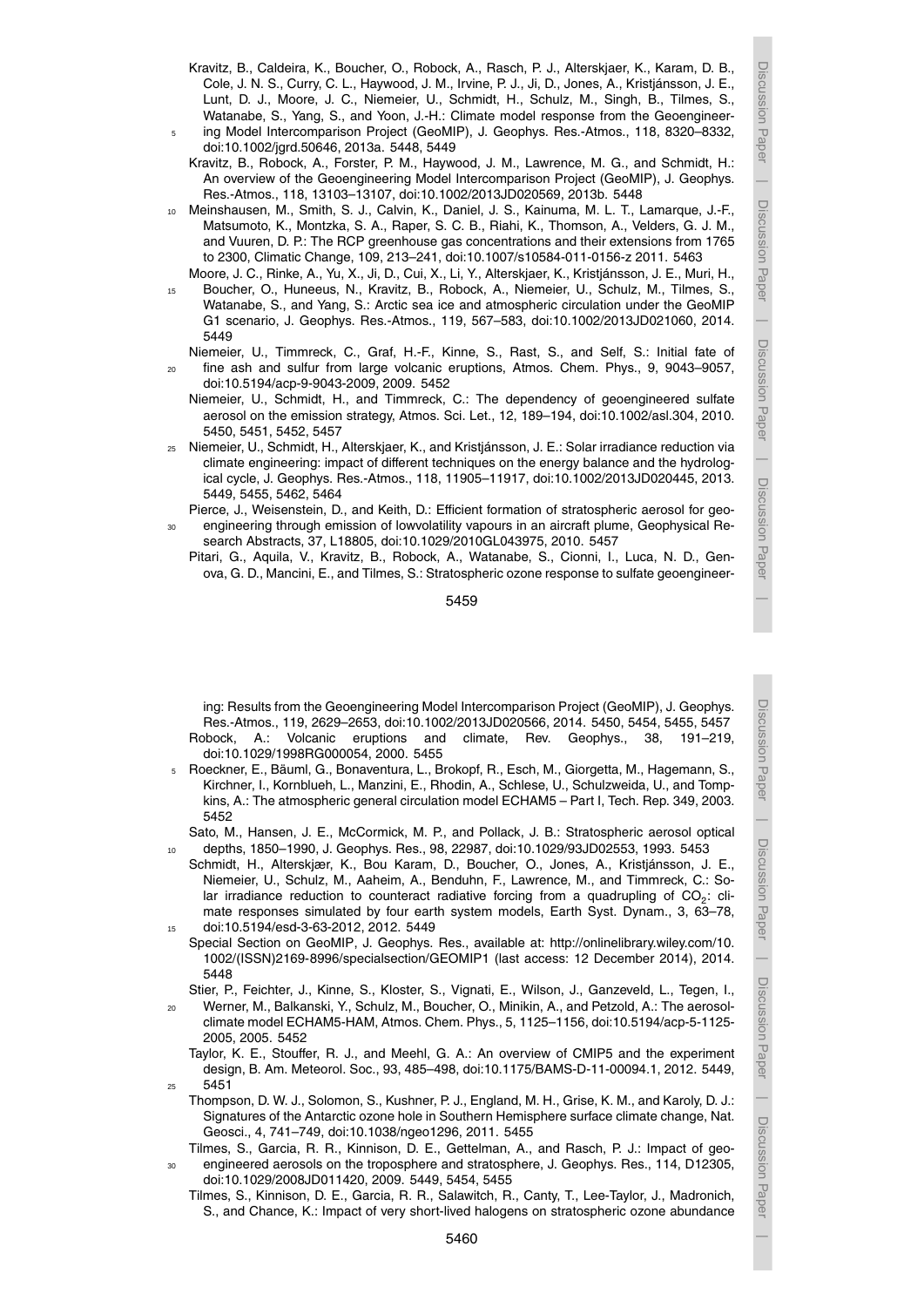5461

and UV radiation in a geo-engineered atmosphere, Atmos. Chem. Phys., 12, 10945–10955,

Tilmes, S., Fasullo, J., Lamarque, J.-F., Marsh, D. R., Mills, M., Alterskjaer, K., Muri, H., Kristjánsson, J. E., Boucher, O., Schulz, M., Cole, J. N. S., Curry, C. L., Jones, A., Haywood, J., Irvine, P. J., Ji, D., Moore, J. C., Karam, D. B., Kravitz, B., Rasch, P. J., Singh, B., Yoon, J.-H., Niemeier, U., Schmidt, H., Robock, A., Yang, S., and Watanabe, S.: The hydrological impact of geoengineering in the Geoengineering Model Intercomparison Project (GeoMIP), J. Geophys. Res.-Atmos., 118, 11036–11058, doi:10.1002/jgrd.50868, 2013. 5449 Toohey, M., Krüger, K., Niemeier, U., and Timmreck, C.: The influence of eruption season on <sup>10</sup> the global aerosol evolution and radiative impact of tropical volcanic eruptions, Atmos. Chem. Phys., 11, 12351–12367, doi:10.5194/acp-11-12351-2011, 2011. 5452, 5453

Trepte, C. R. and Hitchman, M. H.: Tropical stratopsheric circulation deduced from satellite

Vignati, E.: M7: an efficient size-resolved aerosol microphysics module for large-scale aerosol <sup>15</sup> transport models, J. Geophys. Res., 109, D22202, doi:10.1029/2003JD004485, 2004. 5452 Xia, L., Robock, A., Cole, J., Curry, C. L., Ji, D., Jones, A., Kravitz, B., Moore, J. C., Muri, H., Niemeier, U., Singh, B., Tilmes, S., Watanabe, S., and Yoon, J.-H.: Solar radiation management impacts on agriculture in China: a case study in the Geoengineering Model Intercomparison Project (GeoMIP), J. Geophys. Res.-Atmos., online first,

aerosol data, Nature, 355, 626–628, doi:10.1038/355626a0, 1992. 5455

doi:10.5194/acp-12-10945-2012, 2012. 5454, 5455

<sup>20</sup> doi:10.1002/2013JD020630, 2014. 5449

**Table 1.** Global average radiative forcing from a stratospheric sulphate aerosol cloud needed to counteract the anthropogenic radiative forcing from the RCP8.5 scenario (Niemeier et al., 2013). The third column shows the stratospheric aerosol emission rate per year required to produce this radiative forcing, in Tg SO<sub>2</sub> year<sup>−1</sup>, although the aerosols are sulphuric acid droplets. The rapidly increasing burden to counteract radiative forcing illustrates the disproportionate increase in sulphur emissions of greater than 2Wm<sup>-2</sup> due to effects of aerosol growth and removal processes and therefore demonstrates the limitations of stratospheric aerosol geoengineering. The uncertainty of these values drastically increases with increasing emission values larger 10 Tg SO $_2$  year $^{\texttt{-1}}$ .

| Year   | $W m^{-2}$ | $Tg$ SO <sub>2</sub> year <sup>-1</sup> |
|--------|------------|-----------------------------------------|
| 2020.0 | 0.00       | 0.                                      |
| 2023.9 | 0.21       | 1.                                      |
| 2026.2 | 0.35       | 2.                                      |
| 2030.9 | 0.63       | 4.                                      |
| 2034.4 | 0.86       | 6.                                      |
| 2037.5 | 1.09       | 8.                                      |
| 2041.4 | 1.36       | 10.                                     |
| 2044.6 | 1.535      | 12.                                     |
| 2048.5 | 1.84       | 16.                                     |
| 2054.0 | 2.33       | 20.                                     |
| 2070.0 | 3.60       | 40.                                     |
| 2086.2 | 4.69       | 60.                                     |
| 2099.0 | 5.53       | 80.                                     |

Discussion Paper

 $\overline{\phantom{a}}$ 

Discussion Paper

 $\overline{\phantom{a}}$ 

Discussion Paper

 $\overline{\phantom{a}}$